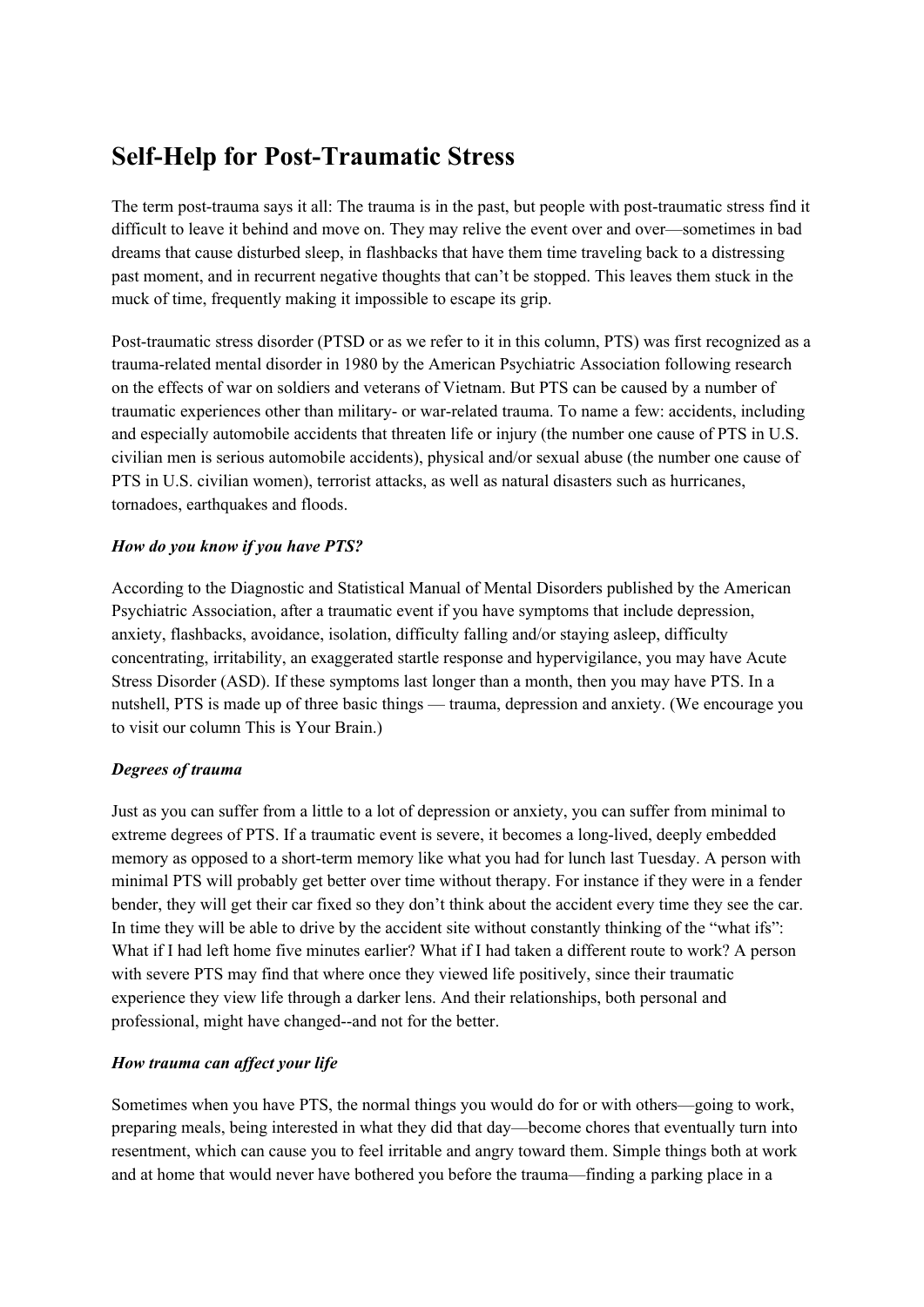crowded parking lot, riding the elevator to the office, the mounting pile of laundry—are now monolithic obstructions that must be dealt with before you can mentally revert to focusing on the bad thing that happened and how it changed your life.

#### *PTS therapies*

Several mental health therapies, some with better results than others, are currently used to treat PTS:

Cognitive behavior therapy—a talk therapy, is a blend of behavioral therapy and cognitive therapy. It is arguably the most commonly practiced form of mental health therapy and has been successful in treating PTS.

Cognitive processing therapy, prolonged exposure therapy, and virtual reality therapy—are currently employed by the Veterans Administration to treat veterans suffering from PTSD. In all three processes, the client relives past traumas in an attempt to extinguish the negative emotions associated with the traumatic experience.

Drug therapy—for the past several decades, drug therapy has been a common approach to the treatment of anxiety, depression, trauma, and other behavioral disorders. The assumption is that the medications will break up the nonfunctional pattern of thought, allowing the individual's mental health to return naturally. Unfortunately, drugs do not get to the root of the problem. They are temporary solutions that alter behavior; drugs do not address the cause. Predictably, the behavior often returns when the drugs wear off. For this reason, pharmacologic treatments are frequently used in conjunction with CBT although studies have found that the addition of drugs did not enhance the overall results.

Time perspective therapy (TPT)—was developed in 2008 based on Zimbardo's time perspective theory. TPT falls under the umbrella of cognitive behavioral therapy and was developed to help people with PTS. Over the course of therapy, people stuck in the past move away from a narrow focus on the traumatic past, the fatalistic present, and a distant and often dismal future. Instead they journey toward a balanced time perspective in which it seems possible once again to live a full and promising life. Additionally, reframing their "illness" as an "injury," and recasting their depression and anxiety as a ''negative past'' that they can replace with a ''past positive'' and ''brighter future''—and ultimately with a balanced time perspective—may seem overly simplistic, especially to those trained in psychotherapy. But to those with PTS, the idea of having a forward-leaning framework in which to understand and work on their issues most often comes as an enormous relief and a welcome ray of light in the darkness.

### *The birth of mental health apps*

When initially created, apps were considered an extension of the entertainment industry. Candy Crush and Angry Birds provide amusement and "kill" time when waiting on line, traveling, or taking a few minutes to unwind. Mental health apps were unheard of. And anyway, how could an app replace one-on-one therapy? Someone who needed help or counseling made an office visit, bought a book, or dealt with their problems as best they could on their own.

But all that changed a few years ago when the psychological and psychiatric communities concluded that mental health apps were a feasible supplement to clinical therapy and medications and the app